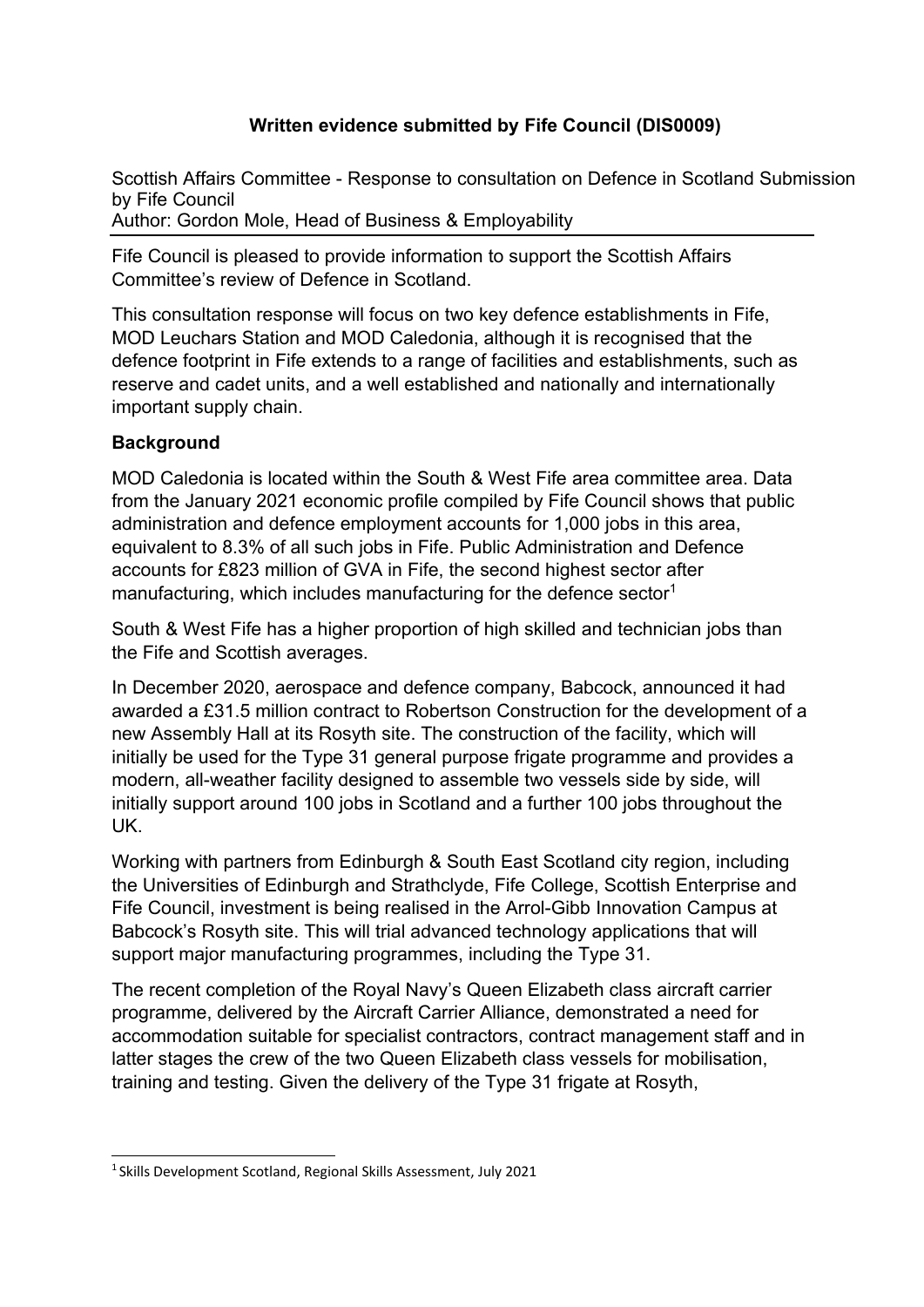consideration should continue to be given to retain some level of accommodation flexibility of provision at Rosyth for the commissioning of these warships.

The impacts of this are noted in the next section below, however it is considered that if the MOD is reducing its estate footprint at Rosyth, through the reduction of its 2,500 lodger units, consideration must be given to the future opportunities for alternate residential and employment uses, in line with local needs, assessed jointly with the local authority.

#### **What impacts are the UK's changing defence priorities having on investment, employment and communities in Scotland?**

The reorganisation of the defence estate, including the planned closure of MOD Caledonia, presents both challenges and opportunities. MOD sites in Fife are well integrated with their communities, and closure and change to facilities will bring pressures to bear on established local supply chains which require to be quantified and assessed in detail. Following the publication of the Ministry of Defence Strategy, *A Better Defence Estate* in November 2016, the Council wrote to the Parliamentary Under Secretary of State for Defence to request a reversal of the decision to close MOD Caledonia and to better understand the plans for expansion of Army units at MOD Leuchars between 2022 and 2032.

In response, the Defence Infrastructure Organisation (DIO) noted the following:

*[The] announcement includes the department's intent to dispose of MOD Caledonia located within your district. I can confirm that it is not, however, the Department's intention to close the site before 2022. I can assure you that the Military Units at the site will be reprovided for. The current intention is that they will move to Edinburgh.*

*The Ministry of Defence will continue the process of detailed planning and necessary engagement with the stakeholders concerned including officials in your organisation.*

*You will be aware that the department has made a desk level assessment of the potential number of houses plus other uses that may be built on the site only and MOD officials will work with you in order to confirm this figure. We would appreciate your support as we go through that process.*

Further, in December2016, Keith Brown, MSP, then Cabinet Secretary for Economy, Jobs and Fair Work and Scottish Government officials met with Fife Council along with other Council Leaders from areas affected by the announcement. Following this meeting, Mr Brown wrote to the UK Parliamentary Under-Secretary of State for Defence Mark Lancaster MP seeking establishment of a working group bringing together the Scottish Government, MOD and affected local authorities in Scotland to examine proposals and discuss next steps. A response from Mr Lancaster was received stating that he did not believe that a working group would be an efficient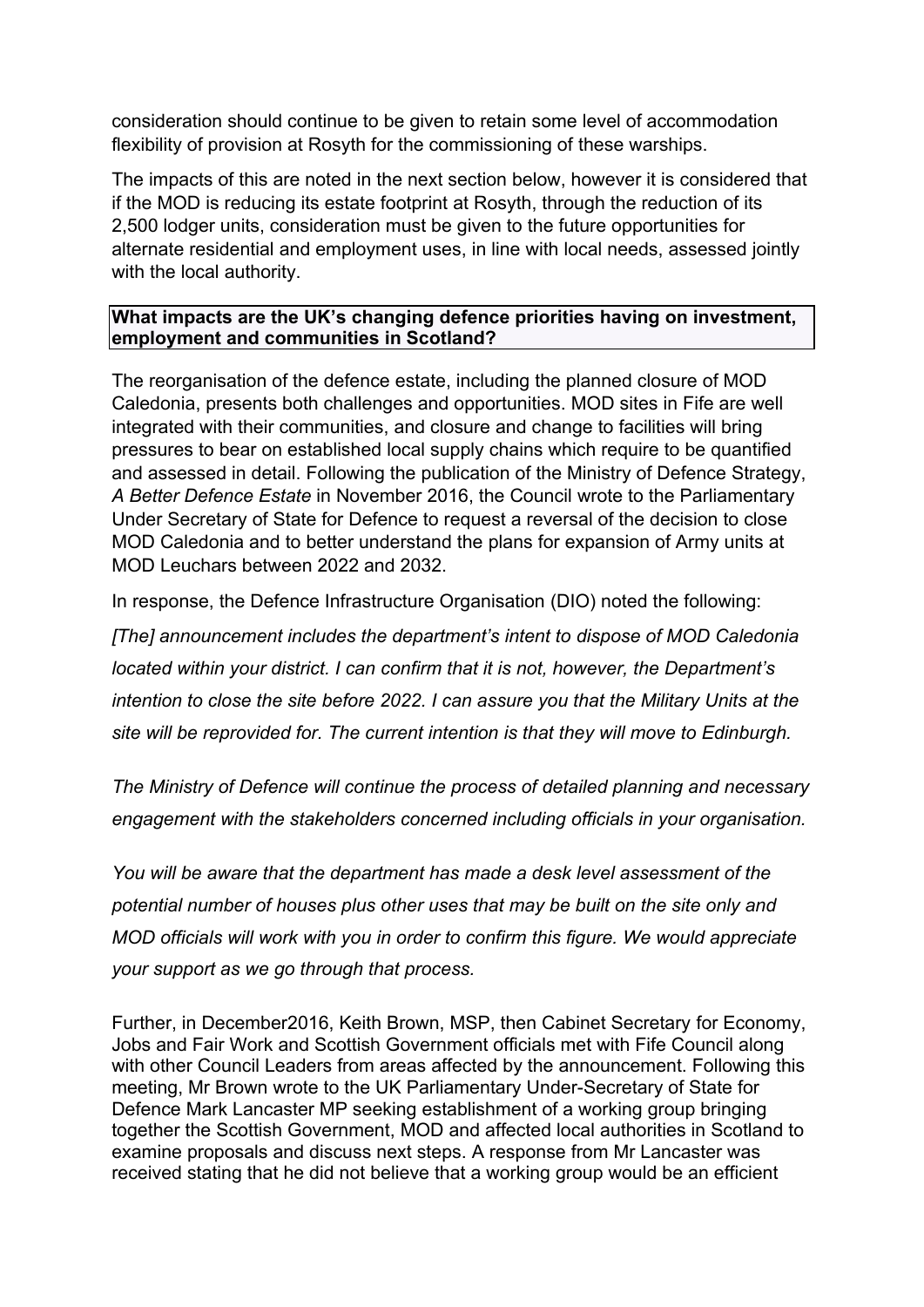way to engage due to the associated lead time, but assured Mr Brown that "the Department would continue to work closely with Scottish Government officials and individual local authorities to determine the impact of any of these decisions on local communities". Mr Brown followed up this response with a further letter in January 2017 asking that the proposal to meet with the local authorities and Scottish Government collectively be reconsidered.

Since this time, the Council has engaged with the DIO on its intended uses for MOD Rosyth. This includes opportunities arising at the Fleet Grounds portion of the Caledonia site to support the development of a new High School to serve South & West Fife. The Council's Fife Employment Land Strategy (FELS) will be refreshed in 2022 and support the development of a new Local Development Plan (FIFEPlan) for spatial planning. It is deemed essential therefore that the DIO engages with the Council on its plans for retention, disposal or any other arrangement for the site.

As members of the Committee will be aware, the UK Government is intending to roll out its approach to Freeports in Scotland following the announcement of initial Freeport sites in England last year. A Firth of Forth freeport approach, including the ports of Grangemouth, Rosyth and Leith, together with Edinburgh Airport, has been developed through Forth Ports, as the primary landowner, and the site at MOD Caledonia could form part of this development for Scotland. Fife Council continues to engage with UK Government and Scottish Government, in the development of its Greenports model, for sites which will support innovation and sustainable growth, and further engagement with DIO on such matters are required.

It is noted that UK Government has committed to the release of sites that the MOD no longer needs providing opportunities for commercial use, resulting in regeneration, business growth and job creation. Any specific site constraints such as land decontamination and reclamation work will be identified as part of the future assessments of the site that will take place prior to disposal so that potential buyers are aware of any such issues.

### **How have recent military infrastructure investments affected employment and communities in Scotland?**

Following the MOD review, *A Better Defence Estate*, in 2016, which confirmed the transition of MOD Leuchars from an RAF facility to Leuchars Station, a multi-unit British Army facility, which retains an operational capability for the RAF. In the 2016 review, the MOD sought to increase the number and range of Army units stationed at Leuchars on an increasing basis.

Fife Council welcomes this longer term commitment to Leuchars, North East Fife and the wider region. It is recognised that as a result of this change, there are likely to be some increases in demographic change, for example the average age of personnel based at Leuchars is estimated to be in line with the estimate that army personnel are generally younger than RAF with 56% under age of 30 compared to 41% for the RAF<sup>2</sup> ;

<sup>&</sup>lt;sup>2</sup> EKOS, 2013: Strategic Defence and security Review: Final Report to Fife Council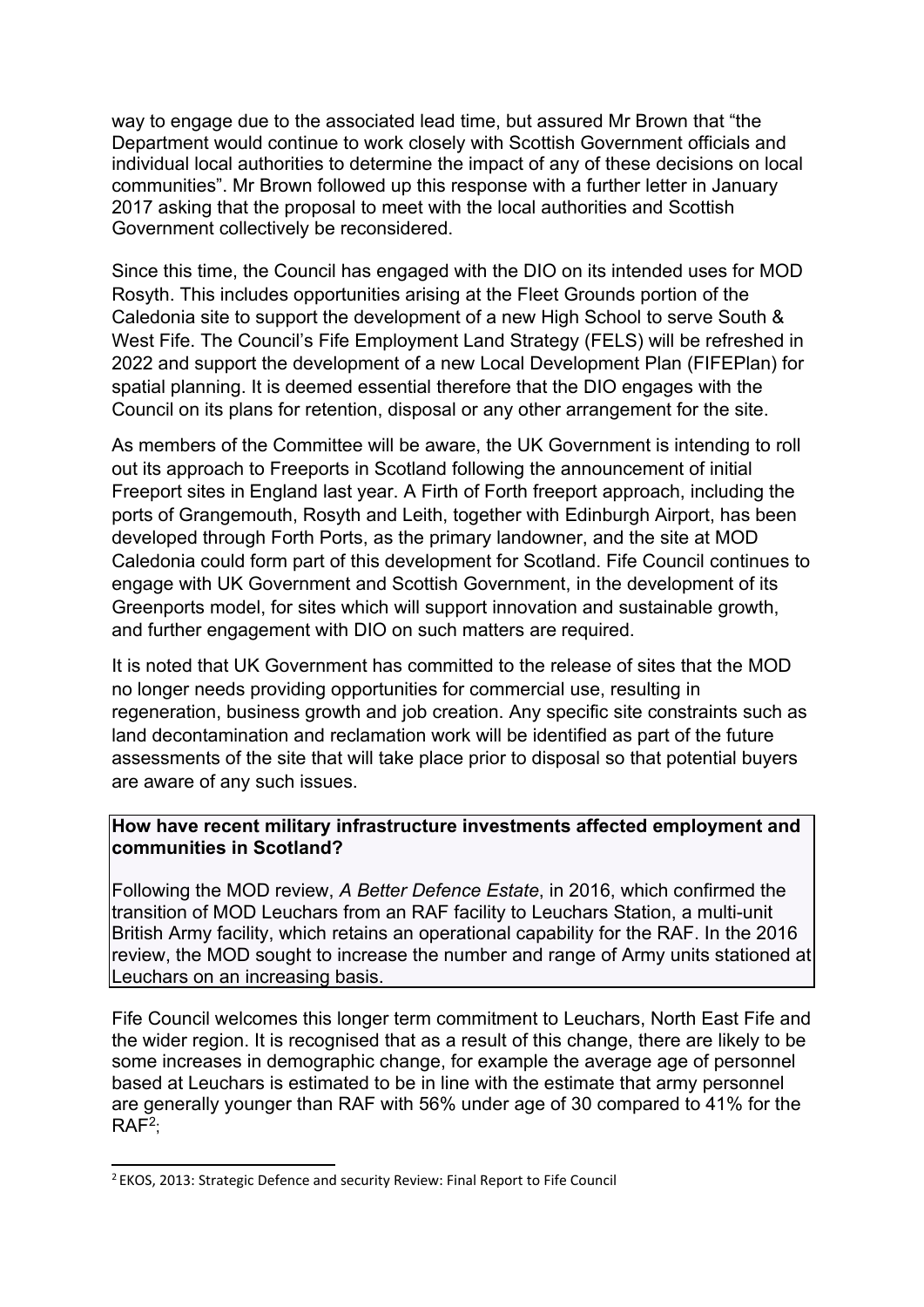Likewise, the changes to demographics at Leuchars Station have seen some effect on the school population linked to serving MOD personnel, as set out in Table One, below. This national data collection exercise covers all 168 schools in Fife, and indicates that numbers of children of serving personnel have reduced from approximately 600 on 2010 to 435 today. These numbers are caveated in that they are self declared. However, at the same time, numbers of children of MOD veterans has grown over the same period, indicating more veterans are returning to and settling in Fife after leaving the Armed Forces.

Fife Council schools work closely with military welfare offices to ensure that the children of service families are well supported when they move in or out of Fife. The well established links with the two MOD bases is reinforced through the Firmbase approach.

| <b>Local Authority: Fife Council</b>        |     |        |              |              |              |              |                |                |  | <b>TOTALS:</b>      |                              |
|---------------------------------------------|-----|--------|--------------|--------------|--------------|--------------|----------------|----------------|--|---------------------|------------------------------|
| Information gathered from within the SEEMiS |     |        |              |              |              |              |                |                |  |                     |                              |
| system, or alternate (if applicable)        |     |        |              |              |              |              |                |                |  |                     |                              |
|                                             | Ar  |        | <b>Re</b>    | $\mathsf{R}$ |              | <b>Res</b>   |                |                |  | <b>Grand Total:</b> | <b>Total Number: All</b>     |
| <b>Sect</b>                                 | me  | Regul  | gu           | eg           | <b>Res</b>   | erv          | Vet            | <b>Do</b>      |  | <b>Armed Forces</b> | <b>Pupils in each sector</b> |
| or                                          | d   | ar     | la           | ul.          | erv          | e            | era            | not            |  |                     |                              |
|                                             | Fo  |        | $\mathsf{r}$ | ar           | e            | and          | n.             | ide            |  |                     |                              |
|                                             | rce |        | an           | an           |              | Vet          |                | ntif           |  |                     |                              |
|                                             | S   |        | d            | d            |              | era          |                | y              |  |                     |                              |
|                                             | Fa  |        | Re           | $\vee$       |              | $\mathsf{n}$ |                |                |  |                     |                              |
|                                             | mil |        | se           | et           |              |              |                |                |  |                     |                              |
|                                             | y   |        | rv           | er           |              |              |                |                |  |                     |                              |
|                                             |     |        | e            | an           |              |              |                |                |  |                     |                              |
|                                             |     | $\ast$ |              | $\ast$       | $\ast$       |              | $\ast$         |                |  |                     |                              |
| <b>Early</b>                                |     |        |              |              |              |              |                |                |  |                     |                              |
| Year                                        |     |        |              |              |              |              |                |                |  |                     |                              |
| S                                           |     |        |              |              |              |              |                |                |  |                     |                              |
|                                             |     | 318    | 9            | 9            | 62           | 10           | 34             | 19             |  | 770                 | 770                          |
| Prim                                        |     |        |              |              |              |              | $\overline{3}$ |                |  |                     |                              |
| ary                                         |     |        |              |              |              |              |                |                |  |                     |                              |
|                                             |     | 117    | $\ast$       | $\ast$       | 39           | $\ast$       | 23             | 12             |  | 527                 | 527                          |
| <b>Seco</b>                                 |     |        |              |              |              |              | 5              | 3              |  |                     |                              |
| ndar                                        |     |        |              |              |              |              |                |                |  |                     |                              |
| y                                           |     |        |              |              |              |              |                |                |  |                     |                              |
|                                             |     |        |              |              |              |              |                |                |  |                     |                              |
| <b>Spec</b>                                 |     |        |              |              |              |              |                |                |  |                     |                              |
| ial                                         |     |        |              |              |              |              |                |                |  |                     |                              |
|                                             |     | 435    |              |              | 10           |              | 57             | 14             |  | 1,297               | 1,297                        |
| <b>Tot</b>                                  |     |        |              |              | $\mathbf{1}$ |              | 8              | $\overline{2}$ |  |                     |                              |
| al                                          |     |        |              |              |              |              |                |                |  |                     |                              |

-Table One: ADES – DATA Collection Exercise- SEEMiS – Armed Forces Indicator tab (as of 1<sup>st</sup> October 2021)

#### Should the UK Government offer any additional support to individuals and communities affected?